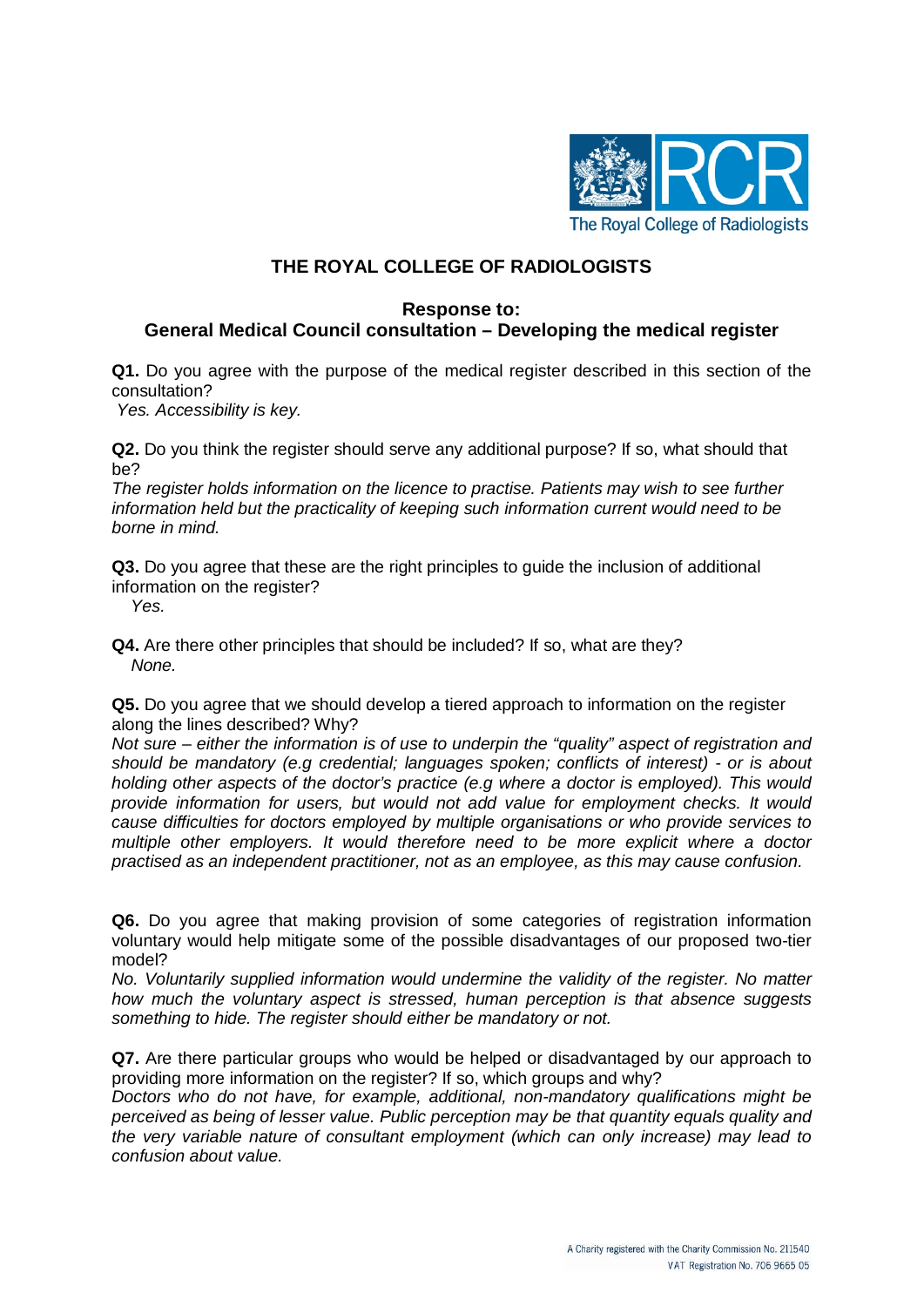*For the public and patients, if there are any perceived disadvantages these could be mitigated by providing support on the website (such as links or devices as appropriate) to address the problems.* 

**Q8.** Are there other disadvantages associated with the two tier model which we have not considered here? If so, how might they be mitigated?

*Yes - see above. Mitigation would be difficult. We suggest a one tier model only, as this would be simpler and more meaningful.*

**Q9.** Which of the following categories of information do you think would be useful to include on the register? Please indicate whether this should be Tier 1 information, Tier 2 information, or if neither please leave blank.

|                              | Useful to include<br>on the Register | To include as<br>Tier 1<br>information | To include as<br>Tier 2<br>information |
|------------------------------|--------------------------------------|----------------------------------------|----------------------------------------|
| <b>Employment history</b>    | Y                                    | Υ                                      | No                                     |
| Languages spoken             | Y                                    | Y                                      | No.                                    |
| <b>Conflicts of</b>          | Υ                                    | Y                                      | No.                                    |
| interest/competing           |                                      |                                        |                                        |
| professional interests       |                                      |                                        |                                        |
| <b>Scope of practice</b>     | Y                                    | Υ                                      | <b>No</b>                              |
| <b>Practice location</b>     | Υ                                    | Υ                                      | No                                     |
| <b>Credentials</b>           | v                                    | Υ                                      | No                                     |
| Links to data held and       | Y                                    | Y                                      | No.                                    |
| verified by other recognised |                                      |                                        |                                        |
| bodies, such as medical      |                                      |                                        |                                        |
| royal colleges               |                                      |                                        |                                        |
| <b>Registrant's photo</b>    | Y                                    | Υ                                      | <b>No</b>                              |
| A link to the website of the | Y                                    | Υ                                      | No.                                    |
| place a doctor works         |                                      |                                        |                                        |
| A link to recognised         | <b>No</b>                            | <b>No</b>                              | <b>No</b>                              |
| feedback websites            |                                      |                                        |                                        |

**Q10.** If there are categories of information listed above that we shouldn't attempt to collect, please explain why.

### Employment history

Additionally, this category should also include a free text box (or list of selectable drop down options) for an explanation if the doctor is not currently practising- e.g. on maternity leave, on sick leave, on carer's leave etc.

#### *Scope of practice*

*More explanation would be necessary for the scope of practice category. This is not well defined in many ways and may create a disconnect between what routine scope of practice may cover. This is true of all subspecialty interests which are not legally defined.*

### A link to recognised feedback websites

The decision to introduce a link to recognised feedback websites would not necessarily represent an accurate picture of the services provided by doctors. This sort of system is